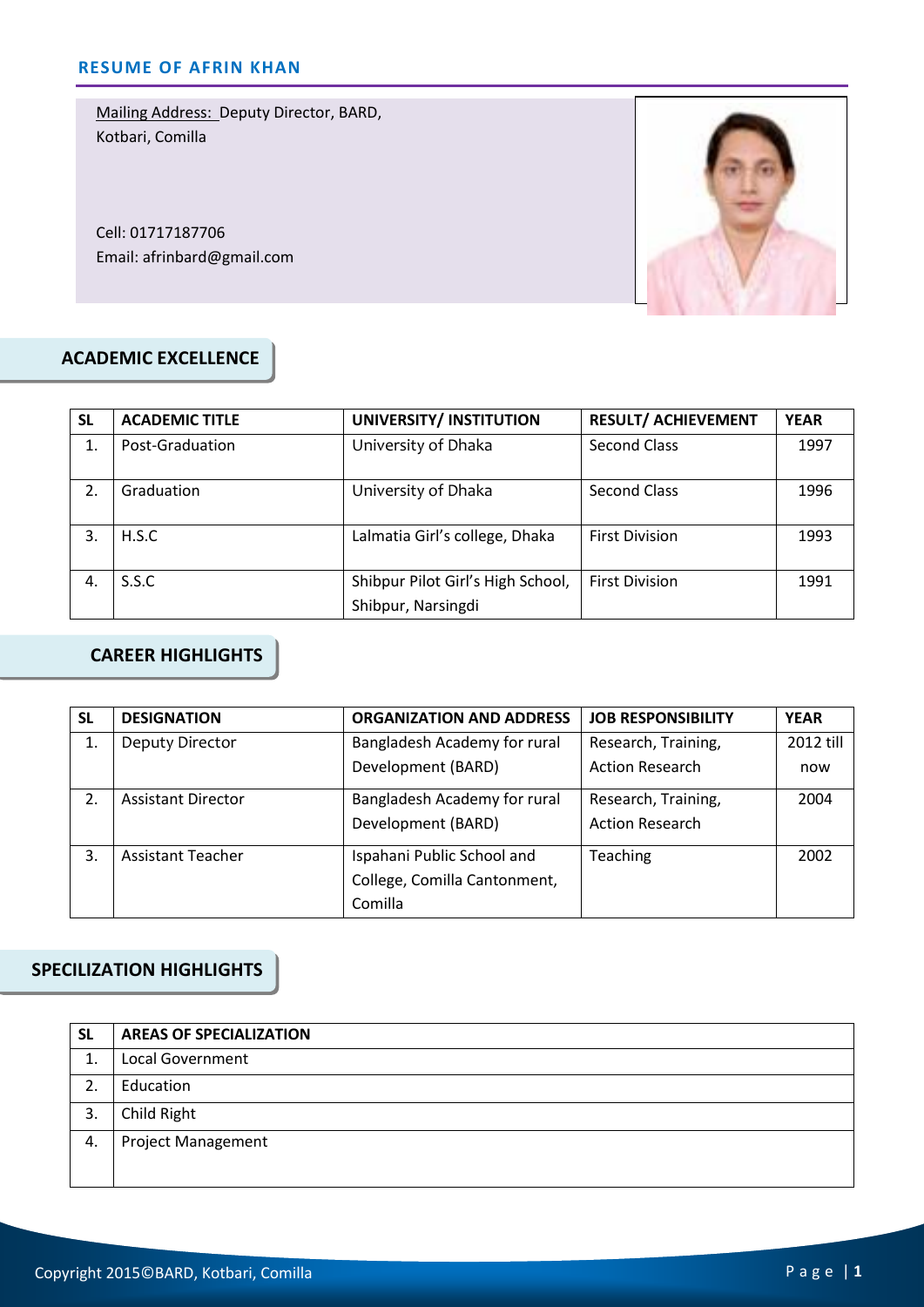Mailing Address: Deputy Director, BARD, Kotbari, Comilla

Cell: 01717187706 Email: afrinbard@gmail.com



## **PUBLICATION HIGHLIGHTS**

| SL | <b>TYPES OF PUBLICATION</b>    | <b>NUMBER</b> | <b>REMARKS</b> |
|----|--------------------------------|---------------|----------------|
| 1. | <b>Books/ Research Reports</b> | 02            |                |
|    | Journal Article                | 04            |                |
|    | (home and abroad)              |               |                |
|    | <b>Others</b>                  | 05            | Case study     |

# **TRAINING**

| <b>SL</b> | <b>TRAINING TITLE</b>                                                                                                                                          | <b>ORGANIZATION</b>                                                                                          | <b>LOCATION</b>      | <b>YEAR</b> |
|-----------|----------------------------------------------------------------------------------------------------------------------------------------------------------------|--------------------------------------------------------------------------------------------------------------|----------------------|-------------|
| 1.        | <b>IMED Monitoring and</b><br><b>Reporting Procedure</b>                                                                                                       | National Academy for Planning<br>and Development, Kataban,<br><b>Nilkhet</b>                                 | <b>Dhaka</b>         | 2015        |
| 2.        | <b>Conflict Management and</b><br>Negotiation                                                                                                                  | <b>Bangladesh Public</b><br>Administration Training Center,<br>Savar                                         | <b>Dhaka</b><br>2012 |             |
| 3.        | <b>Rural Development Strategies</b><br>Kyungwoon University, Saemaul<br>Korea<br>Academy, KOICA,<br>in Bangladesh                                              |                                                                                                              |                      | 2012        |
| 4.        | <b>Communication Skills in English</b><br>and Promotion of Food<br><b>Processing Enterprises</b>                                                               | The National Institute of Micro-<br><b>Small and Medium Enterprises</b><br>(NIMSME), Yusufguda,<br>Hyderabad | India                | 2010        |
| 5.        | Training of Trainers (ToT)                                                                                                                                     | Bangladesh Society for<br><b>Training and Development</b><br>(BSTD)                                          | Dhaka                | 2009        |
| 6.        | Comilla<br>Research Methodology for<br>Bangladesh Academy for Rural<br><b>Social Science Researchers</b><br>Development (BARD)                                 |                                                                                                              |                      | 2007        |
| 7.        | India<br>National Institute of Small<br><b>Empowerment of Women</b><br><b>Industry Extension Training</b><br><b>Through Enterprises</b><br>(NISIET), Hyderabad |                                                                                                              |                      | 2006        |
| 8.        | <b>Training Course on Poverty</b><br><b>Reduction Through Good</b><br>Governance                                                                               | <b>BARD</b>                                                                                                  | Comilla              | 2006        |